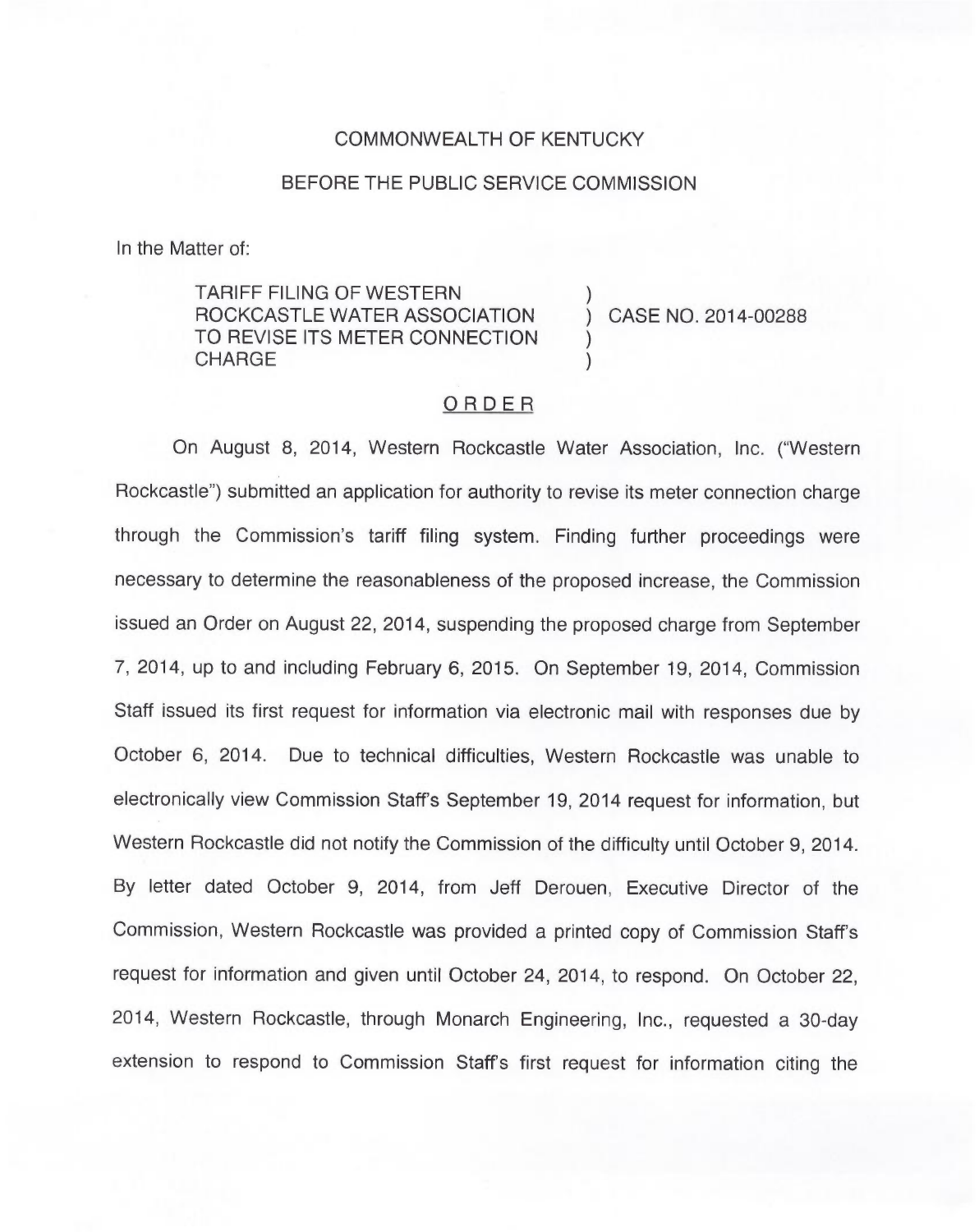extensive volume of information to be gathered. On November 18, 2014, Western Rockcastle filed responses to Commission Staff's request for information. Western Rockcastle has provided adequate evidence of the individual expenses incurred to provide the services associated with the proposed charges.

The Commission, having reviewed the record and being sufficiently advised, finds that:

 $1.$ The proposed meter connection charge is equal to the expenses incurred to provide the associated services.

2. The charge set forth in the Appendix to this Order is fair, just, and reasonable and should be approved.

IT IS THEREFORE ORDERED that:

 $1.$ Western Rockcastle's proposed meter connection charge is approved.

2. The charge in the Appendix is approved for services rendered on and after the date of this Order.

3. Within 20 days of the date of this Order, Western Rockcastle shall file with the Commission, using the Commission's electronic Tariff Filing System, revised tariff sheets showing the rates approved herein.

By the Commission ENTERED JAN 14.2015 KENTUCKY PUBLlC ERVICE **COMMISSION** 

ATTEST:<br>Sperhanne Bell for ID

Executive Director

Case No. 2014-00288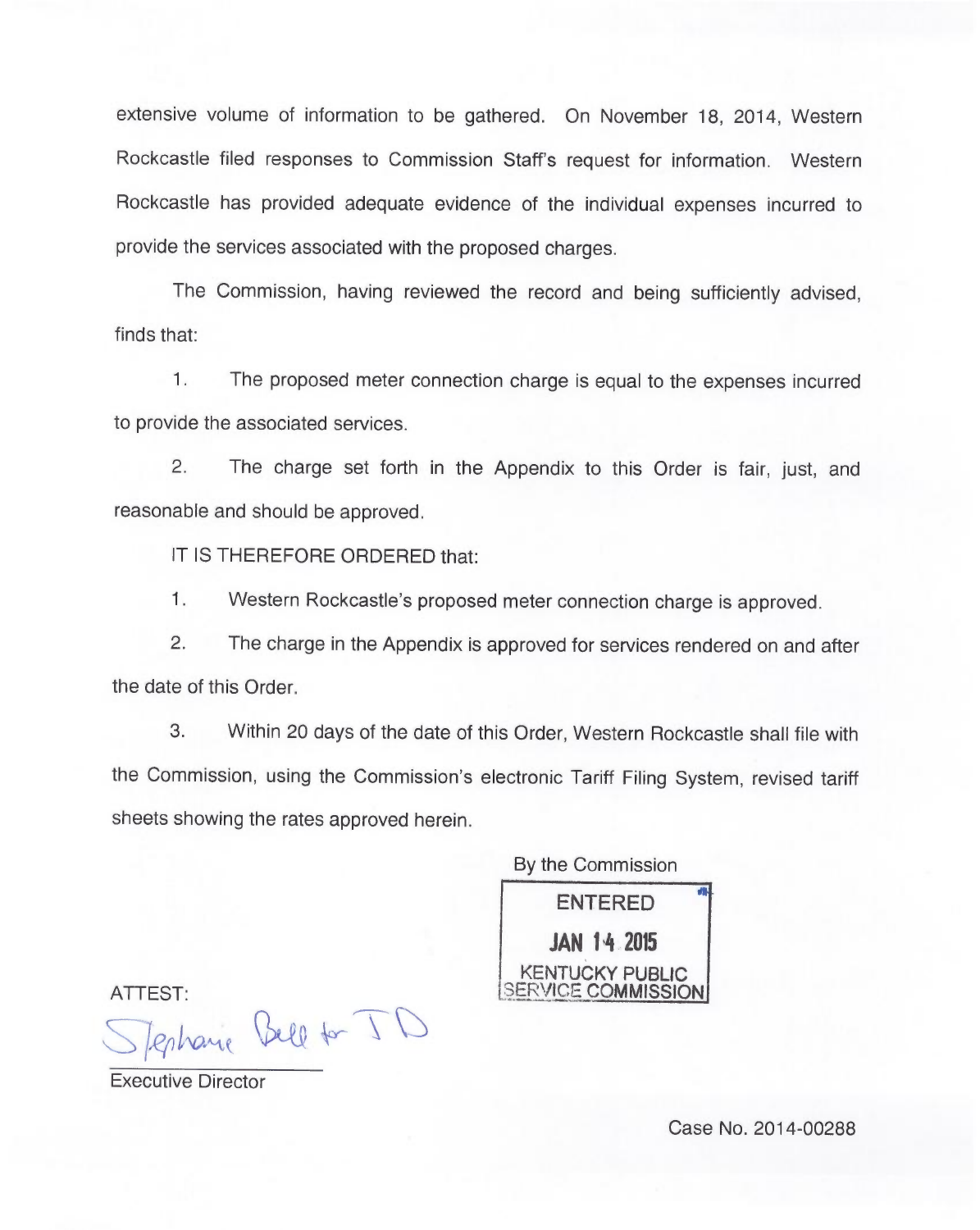### APPENDIX

# APPENDIX TO AN ORDER OF THE KENTUCKY PUBLIC SERVICE COMMISSION IN CASE NO. 2014-00288 DATED **JAN 1 4 2019**

The following rates, charges, and policies are prescribed for the customers in the area served by Western Rockcastle Water Association, Inc. All other rates, charges, and policies not specifically mentioned herein shall remain the same as those in effect under authority of the Commission prior to the effective date of this Order.

## METER CONNECTION CHARGE

5/8-Inch X 3/4-Inch Meter \$700.00